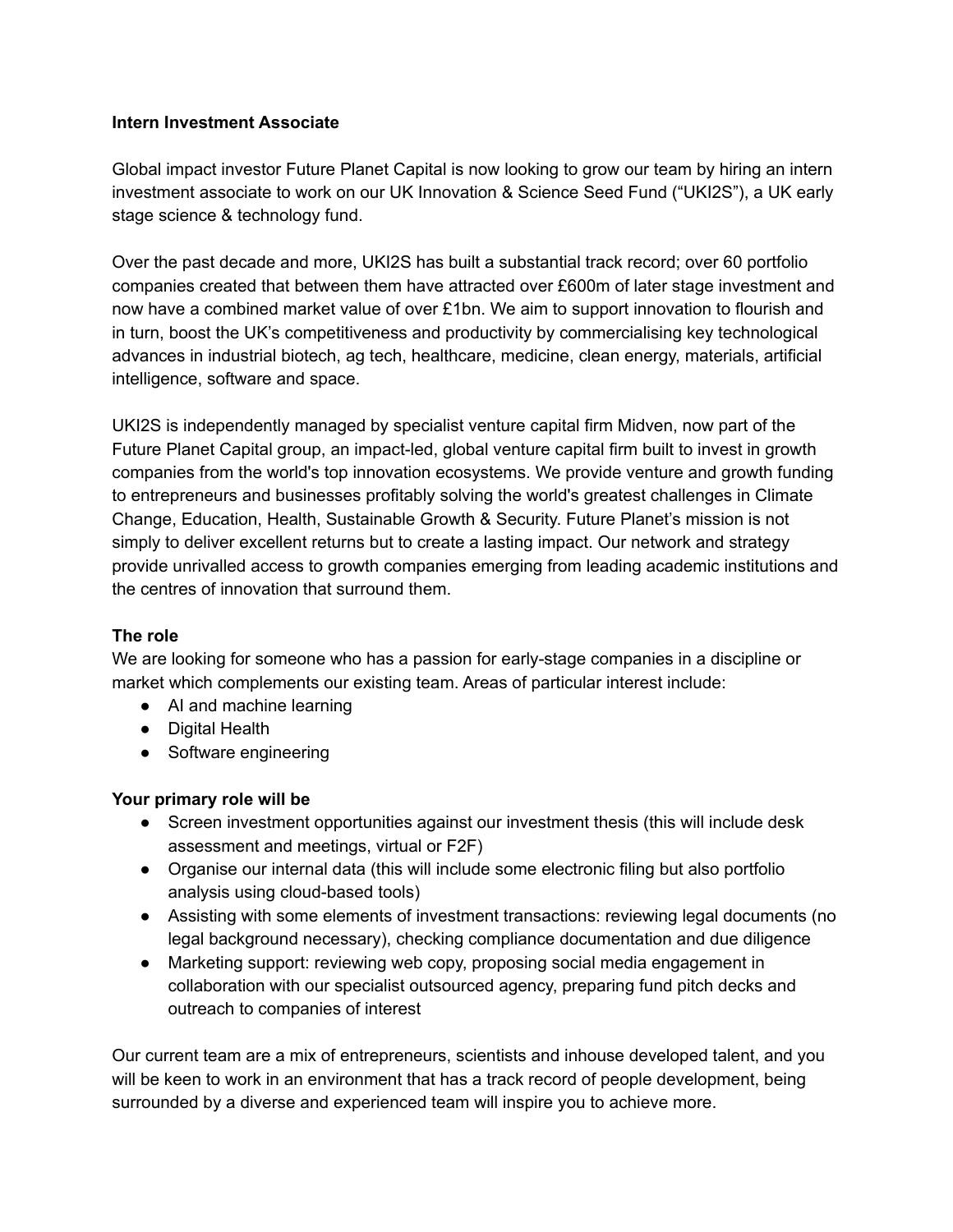You will be looking for a internship that has a combination of desk research, reporting and reviewing early stage investment propositions which will give you a hands-on experience of most of the essential elements of a career in venture capital

## **Requirements**

To be a great candidate for this role, you might say the following things about yourself.

- A demonstrated interest in innovation and a scientific and technical background, through an undergraduate degree in a technical subject and potentially, post graduate studies
- You'll have some experience of the commercialization of science and/or the evaluation of markets maybe having worked in a technology start-up, an accelerator, incubator or a technology transfer office, an entrepreneurial MBA or Masters
- You will be able to demonstrate the ability to balance your workload across different opportunities
- You would describe yourself as good with people, someone who can work with others and influence where needed. Soft skills are your way of making things happen.
- Others might describe you as having an enquiring mind, as you will be able to support opportunities to your colleagues and be proactive in identifying areas where you can add value, but able to listen to feedback
- It will help, but is not essential if any of the following apply to you:
- Previous internship or working in a small team
- Numerate (eg familiarity with Excel)
- Demonstrated ability to write narrative

Above all, you must be comfortable in a small team and demonstrate a passion for entrepreneurship.

# **Benefits**

Start date and duration: you can start as soon as you are able, work with us for not less than 3 months. This role may transition to permanent for the right candidate.

- Salary: £25,000 per annum or more if you have exceptionally relevant experience
- Pension contribution
- Location: The team is based near London and Oxford where we have co-working spaces and it is probably best you plan on being in one of those locations at least once per week. But you could work from home anywhere in England, Scotland or Wales or (maybe) based in an office on one of our partner campuses or laboratories if available and you have some experience of being a self-starter.
- We're an equal opportunity employer. All applicants will be considered for employment without attention to race, colour, religion, sex, sexual orientation, gender identity, national origin or disability status. We take steps to ensure our interview process is fair and open to all.
- Interview Process: There will be an initial phone screen with our talent consultant followed by a video interview with the team and a small exercise.
- Closing Date for the role: when we find the right candidate